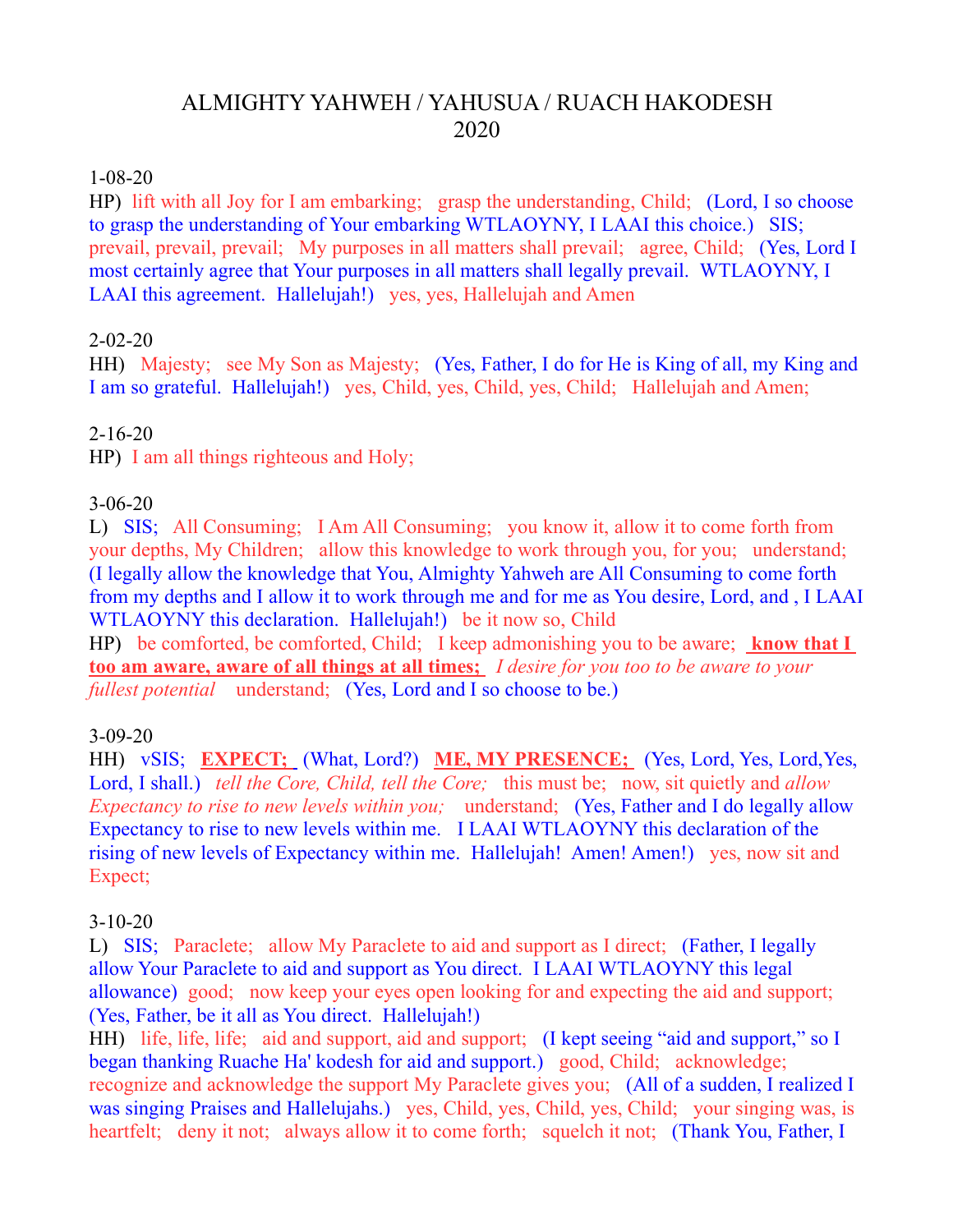#### agree. Halleluyah!)

## 3-13-20

HH) breathe in My essence; Compare not; Child, you are right in not comparing for nothing is to be Compared to Me; (I totally agree, Father.) Hallelujah; yes, Hallelujah for you have discerned this for some time and not veered from it; again, Hallelujah; ignore not the caterwauling you hear and hear about; Child, you and the rest of the Core must, must call defeat to it; understand; (Father, I legally call defeat to all caterwauling as You have instructed. I LAAI WTLAOYNY this defeat of caterwauling. Hallelujah!) Amen, Child, forget not to inform the rest of the Core; (Yes, Father, I shall tell them.)

### 4-14-2020

L) SIS; My Kingdom comes; declare it so, Child; (According to the Will, and Plans, and instructions of Almighty Yahweh, I legally declare the Lord's Kingdom comes. I LAAI WTLAOYNY this legal Declaration. Hallelujah!) Amen, Amen, and Amen in triplicate

## 5-26-20

HP) SIS; worship Me with your whole hearts, My Children; plain, pure, simple worship I ask of you each; (Lord, I chose to legally worship You with My whole heart and to do so with plain, pure, simple worship. I LAAI WTLAOYNY this my declaration of worship to You. Hallelujah!) I accept, I accept, Hallelujah and Amen, Child; move forth HH) ( My whole vision was red for several seconds) (all red again) know that I have purpose for this; take comfort in seeing My commitment; (Thank You, Father)

## 6-29-20

L) fret not, fret not, fret not; allow Me to be in control of all circumstances; (Almighty Yahweh, I legally allow You to be in control of all circumstances. This I LAAI WTLAOYNY. Hallelujah!) good, now fret not; (Yes, Father)

## 7-30-20

L) Redeemer, My Children, I am your Redeemer; you have confessed who I am and I have legally Redeemed each of you; I have paid the legal price for you and have set you free of captivity and bondage; comprehend what this means, I ask you to comprehend the depths of it, the deepest depths of it; (Yes, Lord, and I thank You for it. I take it not lightly and am determined to stay free. Hallelujah!) so be it, so be it

#### 8-03-20

HP) laud Me, Child; (did by singing in the spirit and praising Him) HH) (As I gave homage to Almighty Yahweh, I began speaking in tongues...) new heights coming; (Hallelujah, Father, thank You.)

#### 8-06-20

HP) cords, cords, cords; My Core, allow Me to tie you to Me with cords that cannot be broken; (Father, I / We legally allow You to tie us, Your Core to You with cords that cannot be broken; This I LAAI WTLAOYNY. Hallelujah!) Amen, so be it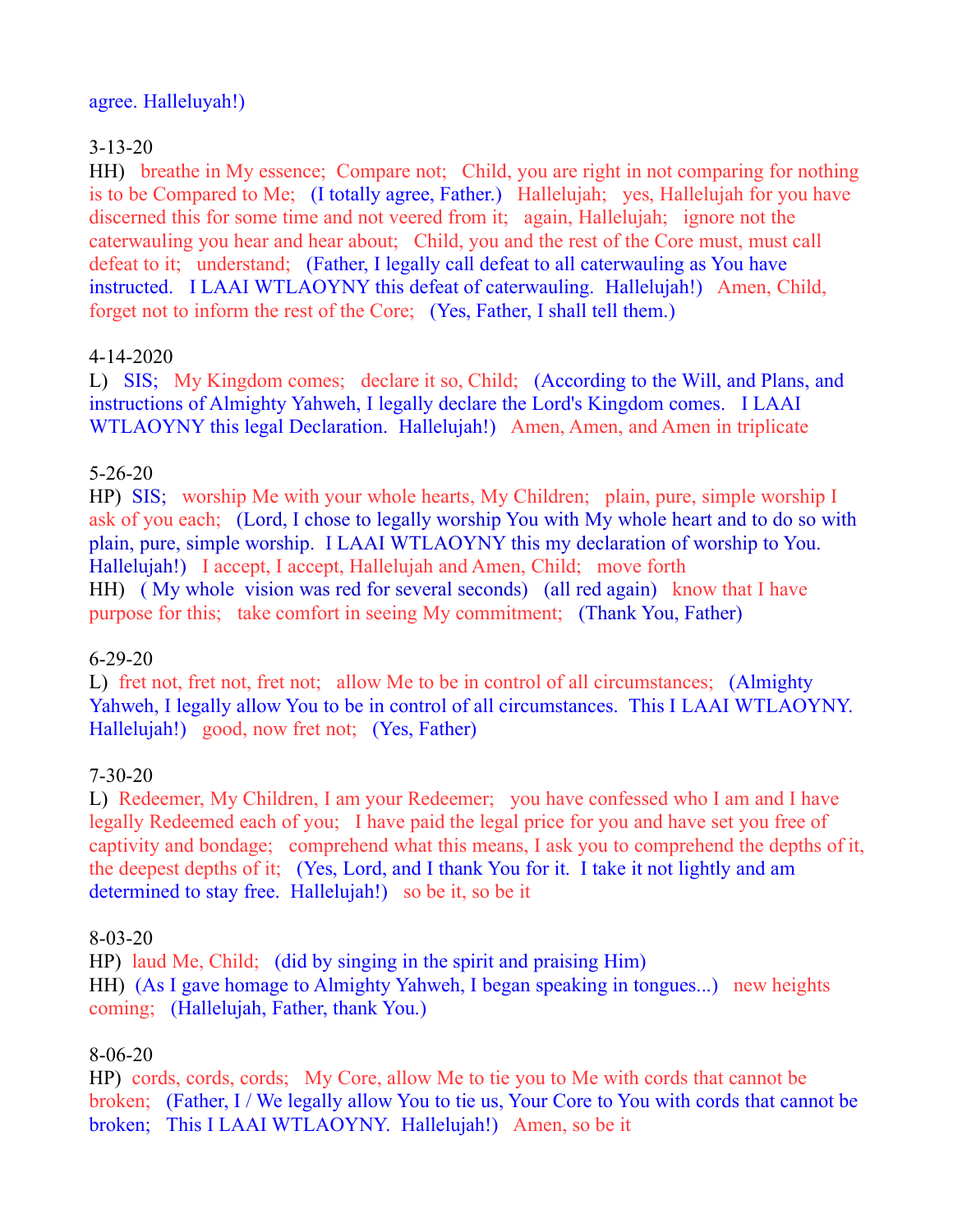### 8-07-20

HH) Child, answer My Calls; (Lord, I choose to say,"Yes" to all Calls You make to me. Hallelujah!) yes, Child;

### 8-12-20

HP) long for Me, My Children; (Yes, Lord) continue to increase your efforts to come closer and closer to Me; increase your focus on Me and what I am doing; how can you join in if you are not focused and watching; be determined; I encourage you to be determined in your efforts

### 8-17-20

HH) I am worthy of your homage and appreciate it; honor Me; remind the babes to honor Me; honor Me that I may bless;

### 8-22-10

HH) worry not, Child; remember, I am your provider; (Yes, Father, I am so glad You are the one. Halleluyah!) Child, allow Me to provide for you; (Father, I legally allow You to provide for me according to Your Will, Your Plans, and Your Timing. Halleluyah!) Amen, Child, Amen; Child, rest, rest, rest

#### 8-23-20

L) standby, Child; standby being ready for My directions; understand; (Yes, Lord) perpetual, perpetual, perpetual

## 9-26-20

HH) Child, hand Me your heart that I may tend it; (Father, I legally hand You my heart that You may tend it according to Your Will, Plans, and Timing. This I LAAI WTLAOYNY. Hallelujah!)

#### 9-29-20

L) SIS; lock and key, lock and key, lock and key; My system, My system; know that I hold the keys for all; *remember the keys Satan stole are now in My hands;* (Yes, Lord, Hallelujah for that.) Yes, Child, remember, remember, remember this and remind the evil forces they no longer have them; permit them not to persuade My people otherwise; *you no longer can be held hostage legally*; understand; (Yes, Lord, Hallelujah!) yes, yes, forget it not

HH) vSIS; turn and tune deaf ears to Me; (Be it as You have asked, Father. I ask for Your guidance in doing so.) yes, Child, pay close attention to all I say and do for answers and aid is there for you; (Yes, Father, thank You.)

#### 11-13-20

HH) vSIS; adjure the air here to be fit for the true King; (Almighty Yahweh, I legally adjure the air here to be fit for the true King, Yahushua Son of Almighty Yahweh, and this I LAAI WTLAOYNY. Halleluyah!)